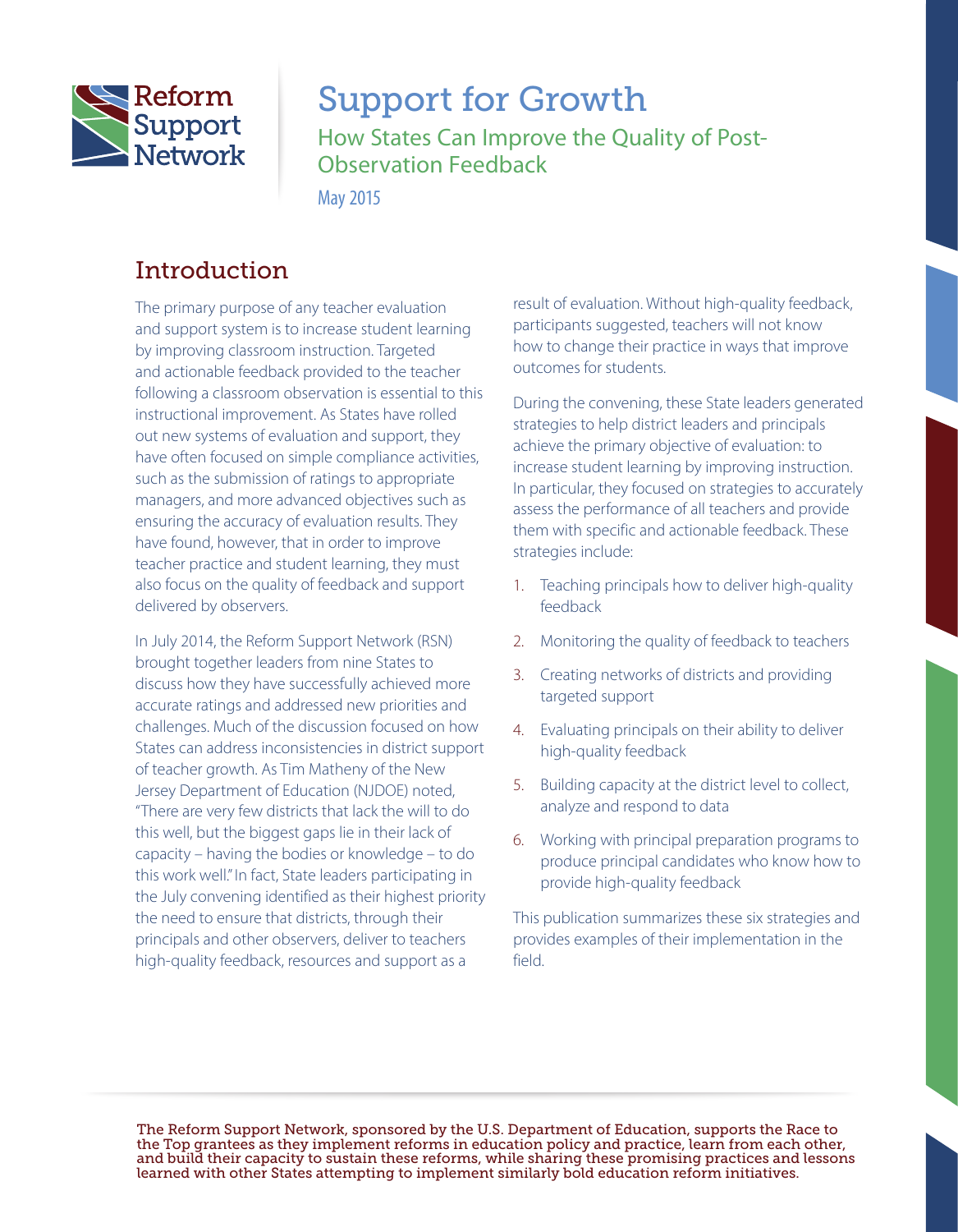# Strategies to Improve Feedback to Teachers

# Strategy #1: Teach Principals How To Deliver High-Quality Feedback

#### Supports to Observers and Districts

State leaders noted that principals struggle to deliver specific and actionable feedback to teachers for several reasons. First, many principals feel overwhelmed by their responsibilities – they find it difficult enough to conduct observations and post-observation conferences, complete the required pre- and postobservation paperwork and enter evaluation data in addition to their other responsibilities. Second, many principals do not yet have the knowledge and skills to accurately assess teacher performance and provide high-quality feedback. These principals need support. States acknowledged that they need to tailor professional development and support systems to individual principals' skills and knowledge. Several ideas emerged for how States can help districts and principals provide better feedback to teachers:

• State Training: One opportunity for States to build district capacity is observer training and certification. Some States have shifted their training focus to the delivery of high-quality postobservation feedback. In training, observers discuss characteristics of high-quality feedback, learn how to give constructive feedback to teachers, and identify key practices that will most dramatically improve instruction and student achievement. The Tennessee Department of Education (TDOE) provides an outline for principals to use as they conduct a high-quality post-observation conference and create an action plan in partnership with the teacher. "We've taken a tight approach on providing a script for the post-observation conference. You can riff on a template, but it gets people in a rhythm. The constructive piece can be hard for people, especially if they saw something but don't know what to do about it," explained Sara Heyburn, formerly of TDOE.

- Tools and Guidance: Although districts are primarily responsible for training observers, States can support them by providing guidance, tools and resources, such as post-observation conference protocols. Several States noted that they manage an online repository of these materials for easy access by districts. [TDOE](http://team-tn.org/wp-content/uploads/2013/08/TEAM-Evaluation-Supplemental-Materials-2014.pdf) and the Rhode Island Department of Education ([RIDE](http://www.ride.ri.gov/TeachersAdministrators/EducatorEvaluation/SummerTrainingResources.aspx)) developed websites that house all observer training materials. The New York State Education Department developed a *[guide](http://www.engageny.org/sites/default/files/resource/attachments/principal_postobs_protocol.docx)* for effective post-observation conferences. The New York City Department of Education created a [video portal](http://schools.nyc.gov/Academics/CommonCoreLibrary/ProfessionalLearning/TeacherEffectiveness/default.htm) of effective observation practices. The Louisiana Department of Education, although not a part of this convening, has published [videos](http://videolibrary.louisianabelieves.com/library/model-teacher-feedback-conversation-kindergarten) of exemplary post-observation conferences that are models for other States to emulate.
- **Coaching:** Convening participants discussed as an additional strategy the deployment of State or regional coaches to assist principals who need help. TDOE has successfully implemented this strategy. It created regional Tennessee Educator Acceleration Model (TEAM) coach positions to support school leaders whose prior evaluations of teachers showed a significant gap between classroom observations and student growth ratings.<sup>1</sup> This support includes co-observations, role plays between the principal and "teacher," and data analysis to uncover misalignment between student growth and observation data. TDOE has set a high standard for the skills and experience that TEAM coaches must have. For instance, they need to be able to give teachers high-quality feedback and coach observers to do the same. They must develop positive and productive relationships with the principals they support. As a result of their work

<sup>&</sup>lt;sup>1</sup> TDOE determined that an acceptable degree of alignment between student growth and observation ratings is component scores that are within two performance levels of each other on a four-tier rating scale. For example, if a teacher earns a rating of "3" on observations, one would expect to see a student growth rating of "2,""3" or "4." On the other hand, if a teacher earns a rating of "4" on observations but "1" on student growth, the difference in ratings of three performance levels would be outside the acceptable range. Patterns of misalignment at the school level indicate to TDOE that a school leader may need support from a TEAM coach.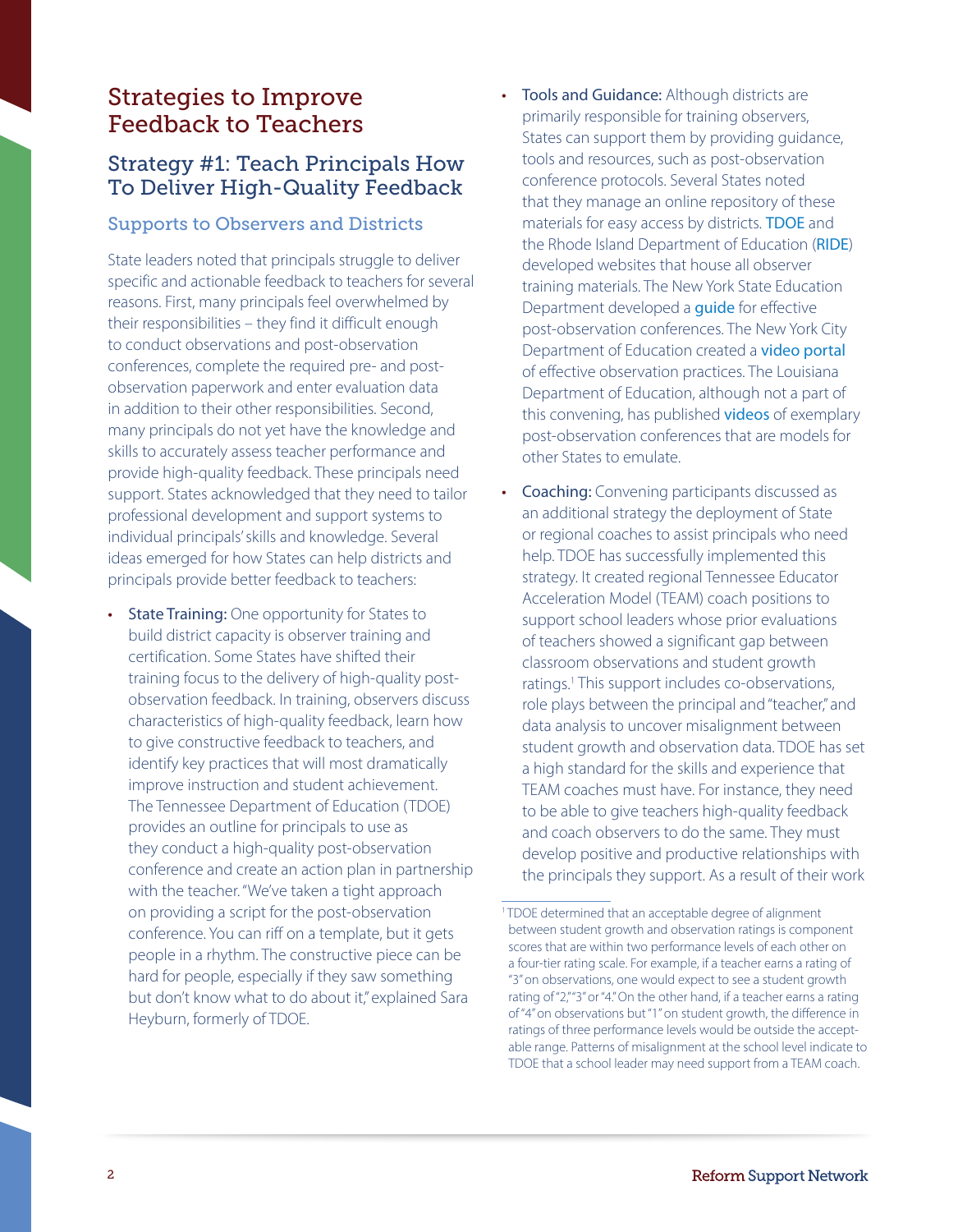with TEAM coaches, few principals require coaching beyond one year. "Where our TEAM coaches have gone in, alignment gets better, so teachers are seeing a relationship between student growth and observations. In those schools, we've seen objective growth in student achievement [based on test scores] that outpaces state growth," Heyburn said.

New Jersey and Delaware have also deployed coaches to work with districts. At the request of districts, the Delaware Department of Education (DDOE) deploys state development coaches to assist individual school leaders with postobservation feedback. Similarly, NJDOE hires former principals and superintendents to visit high-priority schools, teach principals observation skills and, in some cases, coach teachers directly.

States can use other mechanisms to teach district and school leaders how to provide high-quality feedback. For example, TDOE identifies principals who excel at delivering high-quality feedback to teachers and pairs them with those who need more support. This supplements the work of State and regional coaches.

### Strategy #2: Monitor the Quality of Feedback to Teachers

States must monitor the quality of feedback to identify districts and school leaders who are struggling and need support, convening participants agreed. Observer training provides an early opportunity to monitor the quality of observer feedback to teachers. Before certifying observers, TDOE evaluates the quality of their feedback to teachers through an online assessment developed by the National Institute for Excellence in Teaching. Similarly, DDOE requires observers to watch a video of a lesson, rate the teacher and answer multiple-choice questions designed to assess observer skill at delivering high-quality feedback.

TDOE trained and certified 6,000 observers in person prior to the first year of implementation of its new evaluation system. Now, TDOE administers an observer assessment online to determine whether observers need additional training. Observers who pass become certified, while those who need more intensive support attend in-person training with department

# Sample Questions to Assess Quality of Feedback

#### From the Delaware Department of Education

*Observer watches a video of a teacher's lesson and responds to the following questions:*

- 1. For this lesson, which of the following areas for educator development/growth warrants the most targeted feedback during the postobservation conference?
	- a. Efficacy of transitions and impact on instructional time
	- b. Pacing of the lesson
	- c. Instructional outcomes/objectives with appropriately aligned practice/activities
	- d. Enthusiasm for the content and relationships with students
- 2. Which of the following is the most appropriate action to be taken based upon this educator's performance in the lesson observation?
	- a. A Commendation for the sophisticated use of assessment throughout the lesson
	- b. A Recommendation for the teacher to continue to work collaboratively with colleagues to develop cross-curricular activities
	- c. An Improvement Plan focusing on the organization of physical space
	- d. An Expectation focusing on high-level questioning and opportunities for practice

staff. The State training model ensures that observers across the State are evaluated in a consistent manner and allows State staff to devote their limited and valuable time to those who need it the most.

Convening participants also suggested that States can set up systems to monitor the quality of feedback during the school year. State officials, they suggested, can conduct random site visits to observe postobservation conferences and assess the quality of principals' post-observation feedback. States may want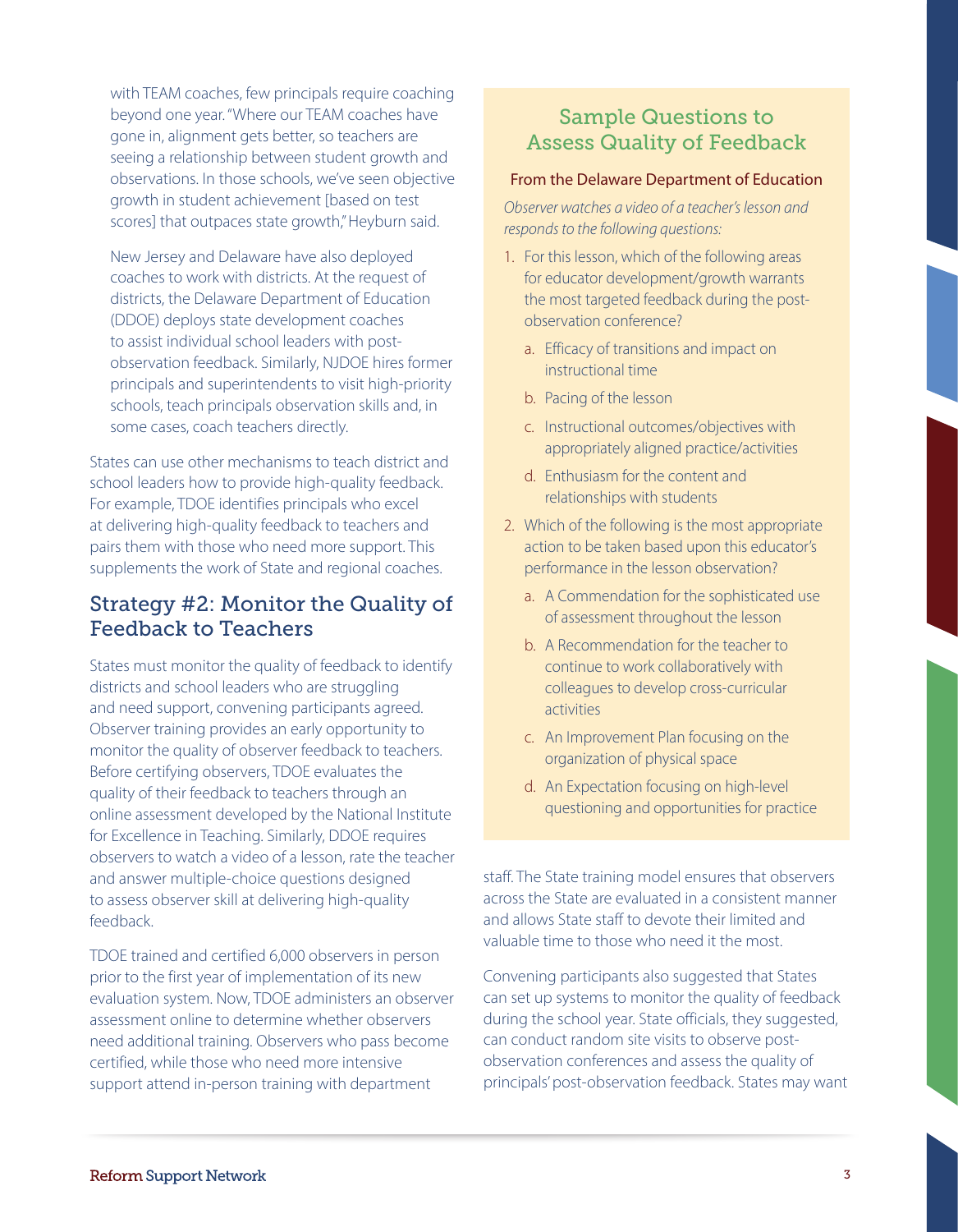to invite principal supervisors to join these conferences and provide feedback to supervisors on how well they coach principals. States can also monitor the quality of observation reports from afar: NJDOE has developed a simple *[rubric](http://www.education-first.com/files/NJDOE_observation_report_rubric.docx_.pdf)* that State officials use to assess individual school leaders' observation reports.

States that developed alignment indices to assess the accuracy of evaluation ratings, including TDOE and NJDOE, also find that data showing the misalignment between student growth scores and observation ratings helps identify observers struggling to provide high-quality feedback to teachers. For instance, if a principal tends to rate his or her teachers "highly effective" when his or her students' growth is below average, the principal is likely not giving that teacher the feedback he or she needs to improve. "If we see a school with a pattern of misalignment, we know we need to dig in and look further. That means a teacher is receiving mixed messages about her effectiveness," Heyburn said. Rhode Island joins New Jersey and Tennessee in working to address patterns of misalignment. RIDE sets up regional meetings with superintendents to review evaluation data and identify misalignment between observation and student growth data. In addition, eight States as part of their work with RSN's Quality Evaluation Rollout work group developed questions to help them assess how well their evaluation systems are performing. Included are questions that help States identify areas of misalignment and improve the quality of feedback *(see page 3 of [Promoting Evaluation Rating Accuracy:](http://www2.ed.gov/about/inits/ed/implementation-support-unit/tech-assist/evaluation-rating-accuracy.pdf)  [Strategic Options for States](http://www2.ed.gov/about/inits/ed/implementation-support-unit/tech-assist/evaluation-rating-accuracy.pdf)for a list of the questions)*.

## Strategy #3: Create Networks of Districts and Provide Targeted Support

State leaders acknowledged that one of their most critical roles is to share promising district practices with other districts. States can also promote crossdistrict collaboration on efforts to improve the quality of feedback to teachers. States can establish regional or content-focused networks of districts that share resources and problem-solve together

to strengthen observer feedback. The Colorado Department of Education (CDE) is conducting a 5-year pilot with a group of 27 districts that have agreed to use the State model framework for teacher evaluation, provide feedback about the challenges and strengths of the model, and suggest refinements to the implementation process. As a result of this ongoing work with a subset of Colorado districts, CDE developed a **resource quide** for districts to support their implementation of the observation cycle. This guide includes suggested evidence for observers to look for and resources that districts can give teachers to help them improve their practice.

# Strategy #4: Evaluate Principals on Their Ability To Deliver High-Quality Feedback

Many States want to align their principal and teacher evaluation systems. However, implementation of principal evaluation has often taken a backseat to teacher evaluation. Where teacher evaluation systems are fully implemented, States are now focused on principal evaluation systems that measure a principal's ability to improve teacher performance. Principal evaluations should prioritize high-quality feedback so that principals prioritize this aspect of instructional leadership, convening participants noted. [Tennessee](http://team-tn.org/wp-content/uploads/2013/08/TEAM-Admin-Evaluation-Rubric-FINAL.pdf), [Delaware](http://www.doe.k12.de.us/csa/dpasii/rubrics/DPASIIPrinPracRubric2013-14.pdf) and [New Jersey](http://www.nj.gov/education/AchieveNJ/intro/1PagerPrincipals.pdf) are all implementing new principal evaluations that incorporate the expectation that principals will deliver high-quality feedback to teachers.

Similarly, convening participants suggested, the primary responsibility of principal supervisors should be to cultivate principals as instructional leaders who can improve teacher practice and drive student achievement. Just as job descriptions and evaluations for principals should prioritize high-quality feedback, so should job descriptions and evaluations for principal supervisors. DDOE, for instance, plans to update its framework for evaluating district superintendents and other principal managers to include the expectation that principals deliver high-quality feedback. DDOE has already modified its [principal supervisor training](http://www.state.nj.us/education/AchieveNJ/principal/PracticeInstrument.pdf)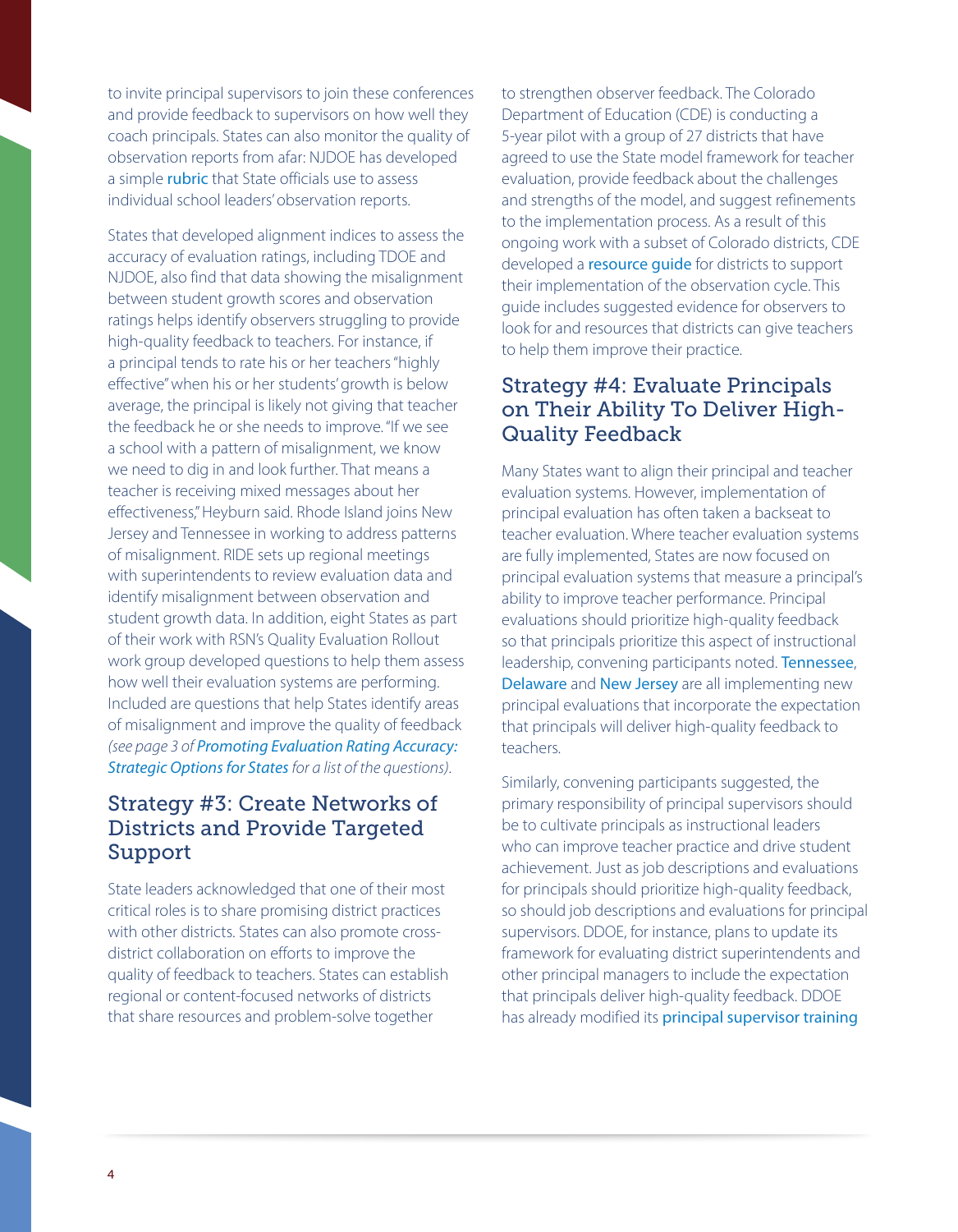to address this aspect of a supervisor's role, and TDOE checks in on principal supervisors to observe them coaching principals, "especially when we see data that's misaligned," Heyburn noted.

## Strategy #5: Build Capacity at the District Level To Collect, Analyze and Respond to Data

rely on statewide surveys, such as the TEAM Teacher Perception Survey in Tennessee, or focus groups of While several States are attempting to collect data on the quality of observer feedback, the current data are fairly limited in size and scope. States primarily teachers to better understand the quantity and quality of feedback that teachers receive from their observers. With limited capacity to gather additional evidence on the quality of observer feedback, State leaders expressed an urgent need to build district capacity to collect, analyze and respond to this data.

Staff from TDOE suggested that to begin building district data capacity, States should share the data they do have with their districts without penalty. Together, the State and district could compile relevant data (for instance, teacher survey data, observation scores, student growth data).The State could then help district leaders identify trends in district evaluation data, identify school leaders who need support, and work with districts to help teachers and school leaders improve their practice. DDOE has created a data analytics working group comprising data analysts from every district. A few States, including Delaware, have begun to build district-level data dashboards or scorecards for their local districts to track key data elements and manage evaluation implementation, including feedback quality. DDOE works with superintendents throughout the school year to review and analyze this data. Districts can use a similar inquiry process to help principals and their managers examine school-level data.

In some cases, States do not have the legal authority to collect evaluation data of any grain size, making it difficult for State agencies to help districts analyze and respond to data. To address this challenge, Colorado has created [Memoranda of Understanding](http://scee.groupsite.com/uploads/files/x/000/081/e19/MOU Sample-Pilot District Participation.docx?1341760285) with districts that have agreed to share evaluation data with CDE in exchange for intensive evaluation implementation support, as described previously.

### Strategy #6: Work With Principal Preparation Programs To Produce Principal Candidates Who Know How To Provide High-Quality Feedback

Convening participants noted that States should ensure that future school leaders are equipped with skills to assess teacher performance accurately, provide specific and actionable feedback, and give teachers the resources they need to act on that feedback. To this end, States can work with principal preparation programs to produce candidates who demonstrate that they can provide high-quality feedback to teachers upon graduation or receipt of a certificate or license. TDOE has worked with local principal preparation programs to train principal candidates on how to deliver high-quality feedback. CDE, which contracts with institutions of higher education to certify principals as observers, requires these programs to use the observer certification assessment and training modules that CDE developed.

States can also provide data on principal performance to principal preparation programs to help these institutions meet the needs of districts. If States share trends in principal performance, programs can tailor their curriculum to address skill gaps and reinforce skills that produce positive outcomes for teachers and students.